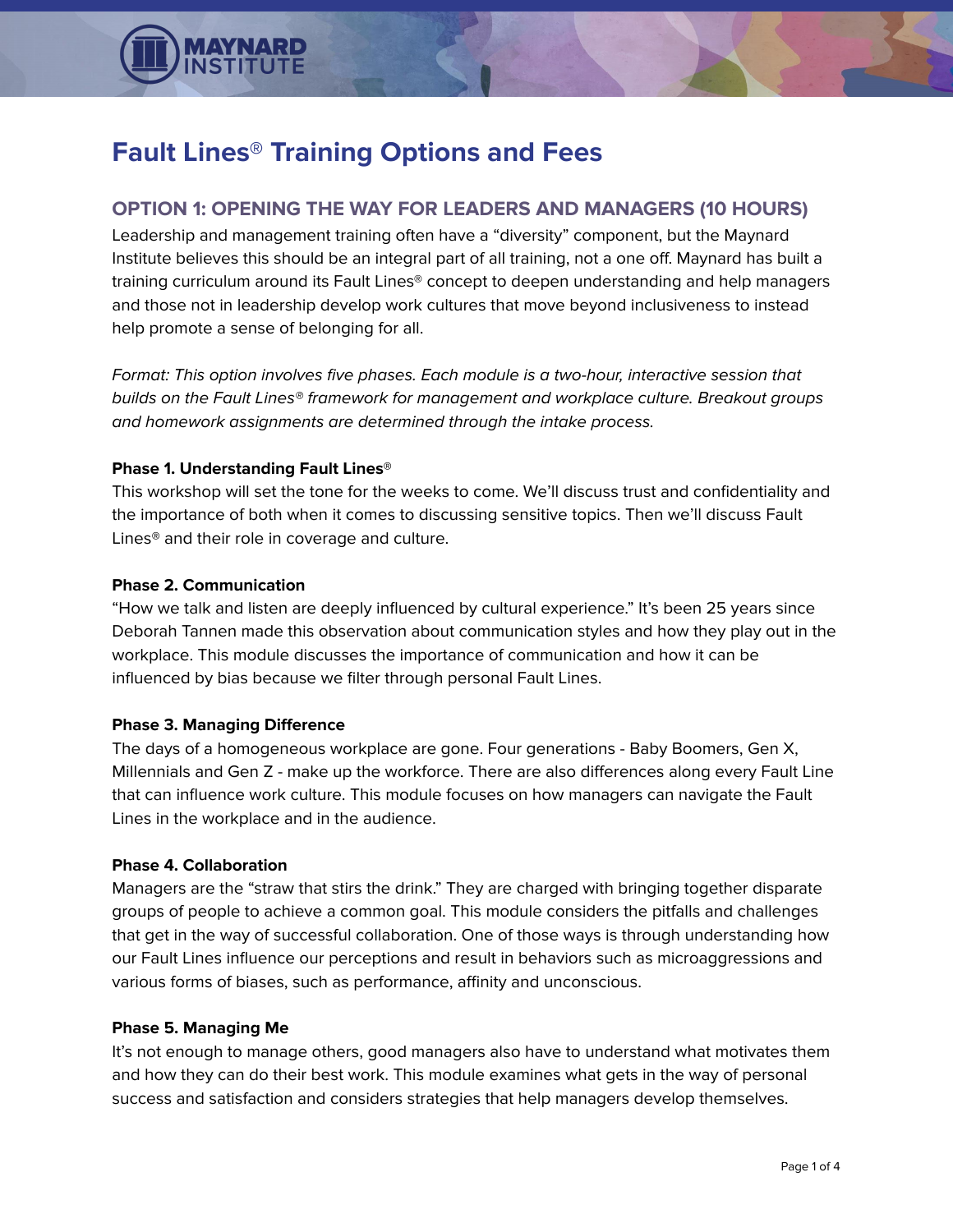

## **OPTION 2: BREAKING IT DOWN FROM BIAS TO BELONGING (7 HOURS)**

#### **Phase 1. Equity and Belonging**

In this three hour session, Maynard Institute experts will outline the history of social justice movements within journalism and how the calls have shifted the conversation about diversity to dismantling systemic racism in news and building institutions of belonging. Learn how diversity equates to trust in the eyes of news consumers.

Get an overview of the institute's trademarked Fault Lines® framework, which reveals how we all see the world through the prism of race, class, gender, generation, geography and sexual orientation. Learn how these factors influence coverage, community engagement and working relationships.

Format: Group breakouts and homework. To be determined based on intake and session shaping conversation. Includes an open discussion of the survey results, submitted by training participants in advance, prior to the session.

#### **Phase 2. Buckets of Bias**

This 2 hour session unpacks how biases are formed and how to be conscious of your own. Maynard trainers get into the weeds about the different forms of bias, such as unconscious, implicit and performance. Learn how these influence coverage and story framing.

Format: Workshop and homework. During the session, attendees break into groups to discuss what they learned about their own biases. They will begin to formulate a plan to account for their biases in coverage and source selection.

#### **Phase 3. Microaggressions and Organizational Culture**

This 2 hour session explores microaggressions - what they are, who commits them, how they erode morale and what you can do to stop them and hold colleagues accountable. Journalists must learn how the Fault Lines®, biases and microaggressions all come together to create untenable relationships with colleagues, community and work environments. Attendees will gain an understanding of how to improve their news organization's culture through interactions with colleagues, sources and members of the community.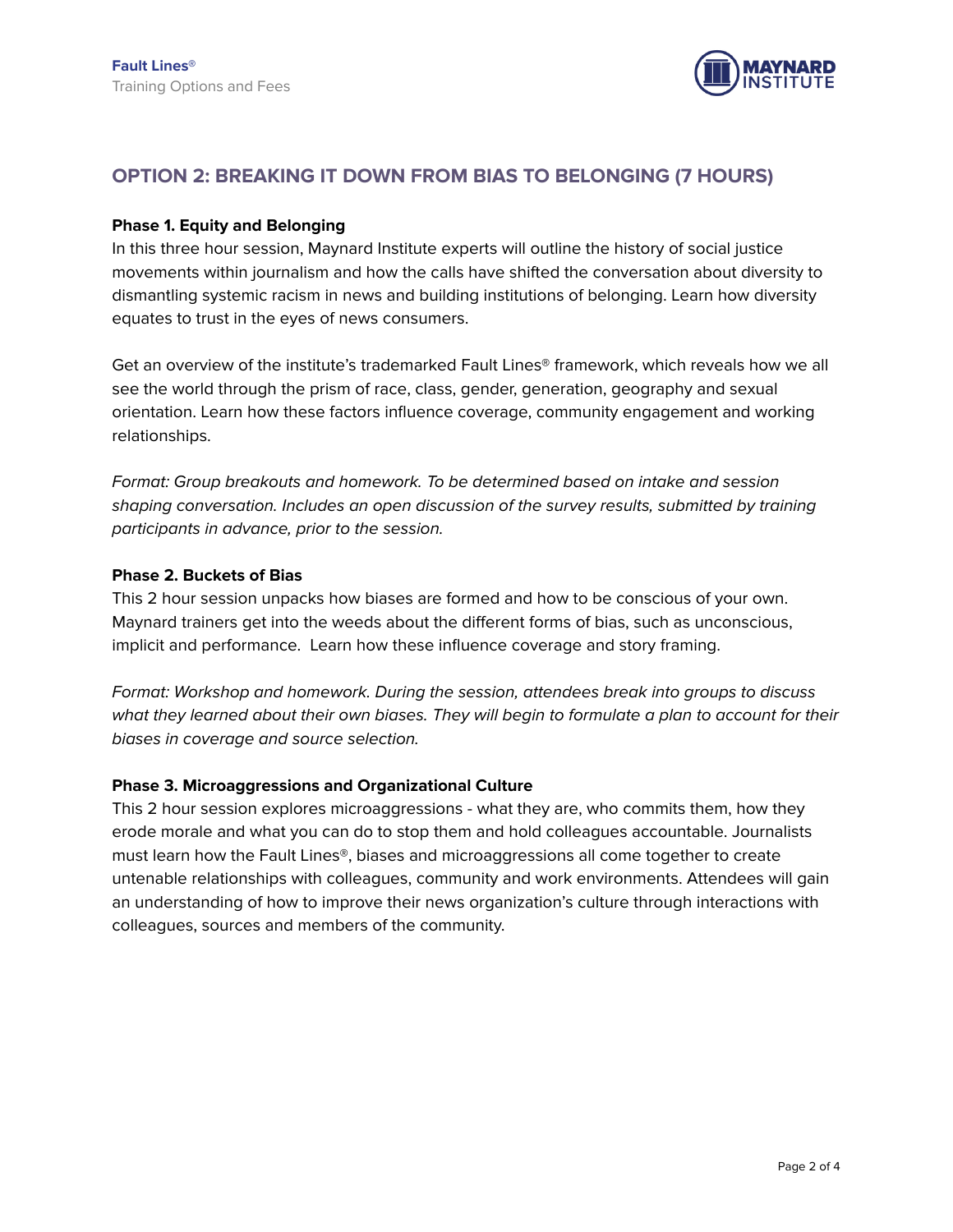

### **OPTION 3. SINGLE SESSION (3 HOURS)**

#### **Equity and Belonging**

In this three hour session, Maynard Institute experts will outline the history of social justice movements within journalism and how the calls have shifted the conversation about diversity to dismantling systemic racism in news and building institutions of belonging. Learn how diversity equates to trust in the eyes of news consumers.

Get an overview of the institute's trademarked Fault Lines® framework, which reveals how we all see the world through the prism of race, class, gender, generation, geography and sexual orientation. Learn how these factors influence coverage, community engagement and working relationships.

## **OPTION COMBO. SUSTAINED ORGANIZATIONAL IMPACT (10 HOURS+)**

#### **Add-on Working Action Groups**

CSelect Option 1 "Opening the way for leaders and managers" or Option 2 "Breaking it down from bias to belonging" and add a working group phase. Convene up to five working groups using change-tools that focus on key areas of the enterprise. Guided and supported by two Maynard Institute coaches, working group members will be given frameworks to identify actionable items and move toward outcomes. Each group will identify an area of interest, conduct research and then develop an initial plan and presentation that would be presented to senior management. All Action Group plans are compiled into one uniform presentation branded for your organization at the conclusion of the phase.

Examples of Action Group topics: Coverage Audience development Aligning DEIB with mission Organizational culture Community engagement Pay equity Length of Action Group Phase - eight to 12 weeks